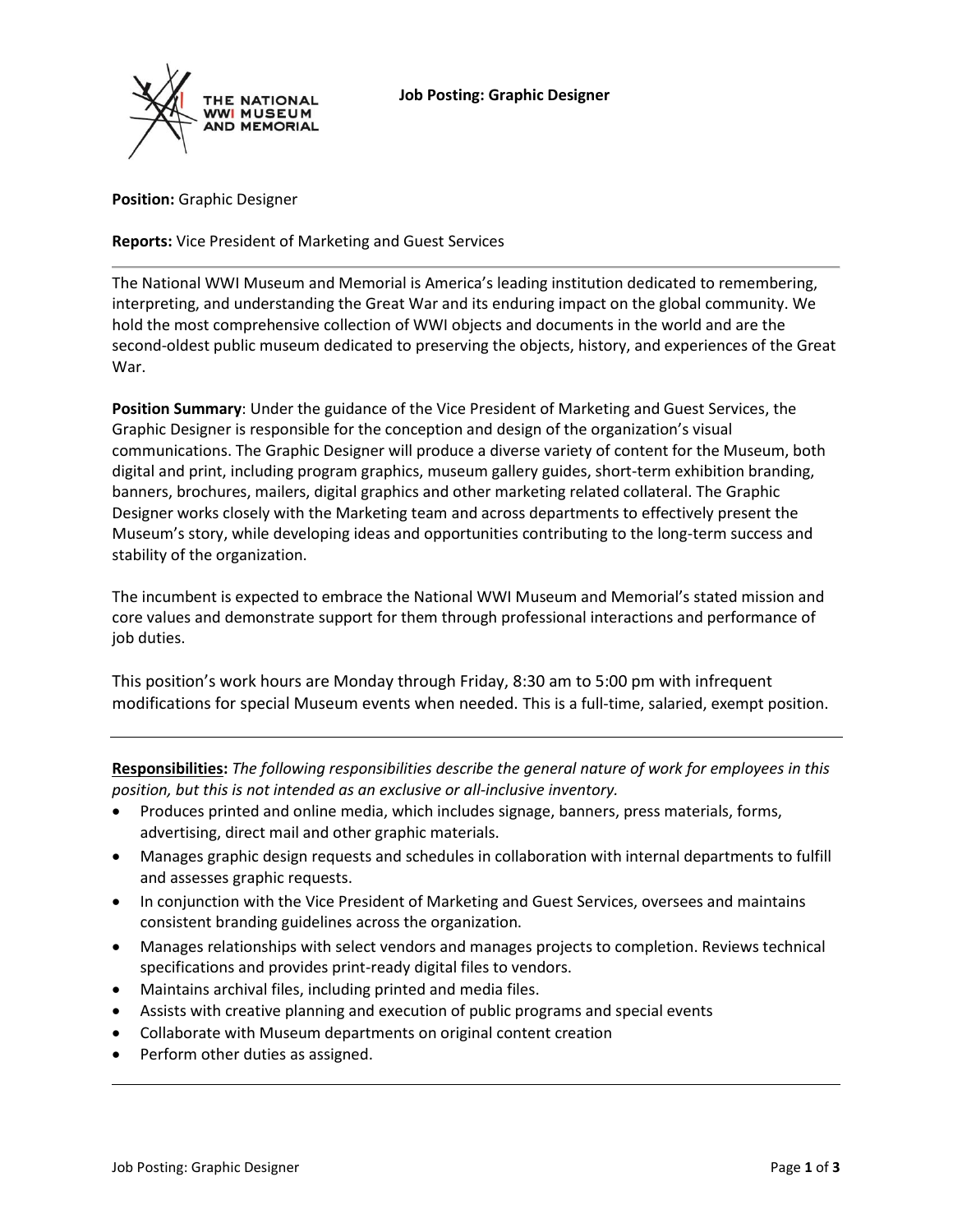



# **Education and Experience:**

- Bachelor's degree in graphic design, art or similar major preferred.
- Minimum two years of professional-level experience as a graphic designer, preferably in tourism, museum, non-profit or related field.
- Proficient skills, knowledge and experience with the Adobe Creative Suite and Microsoft Office programs.
- Strong typography, layout and production skills with comprehensive knowledge of CMYK print processes and online image standards. Experience with large-scale signage preferred.
- Proven ability to deliver consistently high-quality work under tight deadlines.
- Able to successfully manage multiple projects at one time and to set priorities and adapt as priorities shift.
- Excellent communication, organization and collaboration skills.
- Creative problem-solving skills; critical and creative thinker.
- Detail-oriented and willing to learn and adapt.
- Display excellent judgment, while operating in a flexible and professional manner.

Must show proof of being fully vaccinated for COVID-19, to work safely with staff, volunteers, and guests in the Museum and Memorial. Applicants who become fully vaccinated by their start date will also be welcome.

*Work Environment: This job operates in a professional retail environment. This role routinely uses standard office equipment and point of sale equipment.*

*Physical Demands: The physical demands described here are representative of those that must be met by an employee to successfully perform the essential functions of this job. While performing the duties of this job, the employee is regularly required to talk and hear. This position is moderately active one that requires standing, walking, bending, kneeling, stooping, crouching, crawling, and climbing or balancing many times throughout the day. The employee must frequently lift and/or move up to 35/40 pounds or assist in moving items 50 pounds or more.*

The above statements are intended to describe the general nature and level of work being performed by employees assigned to this job. They are not intended to be an exhaustive list of all responsibilities, duties, skills or working conditions.

# **The National WWI Museum and Memorial is an equal opportunity employer.**

The National WWI Museum and Memorial is an equal opportunity employer and complies with all applicable federal, state, and local fair employment practices laws. The Museum and Memorial strictly prohibits and does not tolerate discrimination against employees, applicants, or any other covered persons because of race, color, religion, creed, national origin or ancestry, ethnicity, sex (including pregnancy), gender (including gender nonconformity and status as a transgender or transsexual individual), age, physical or mental disability, citizenship, past, current, or prospective service in the